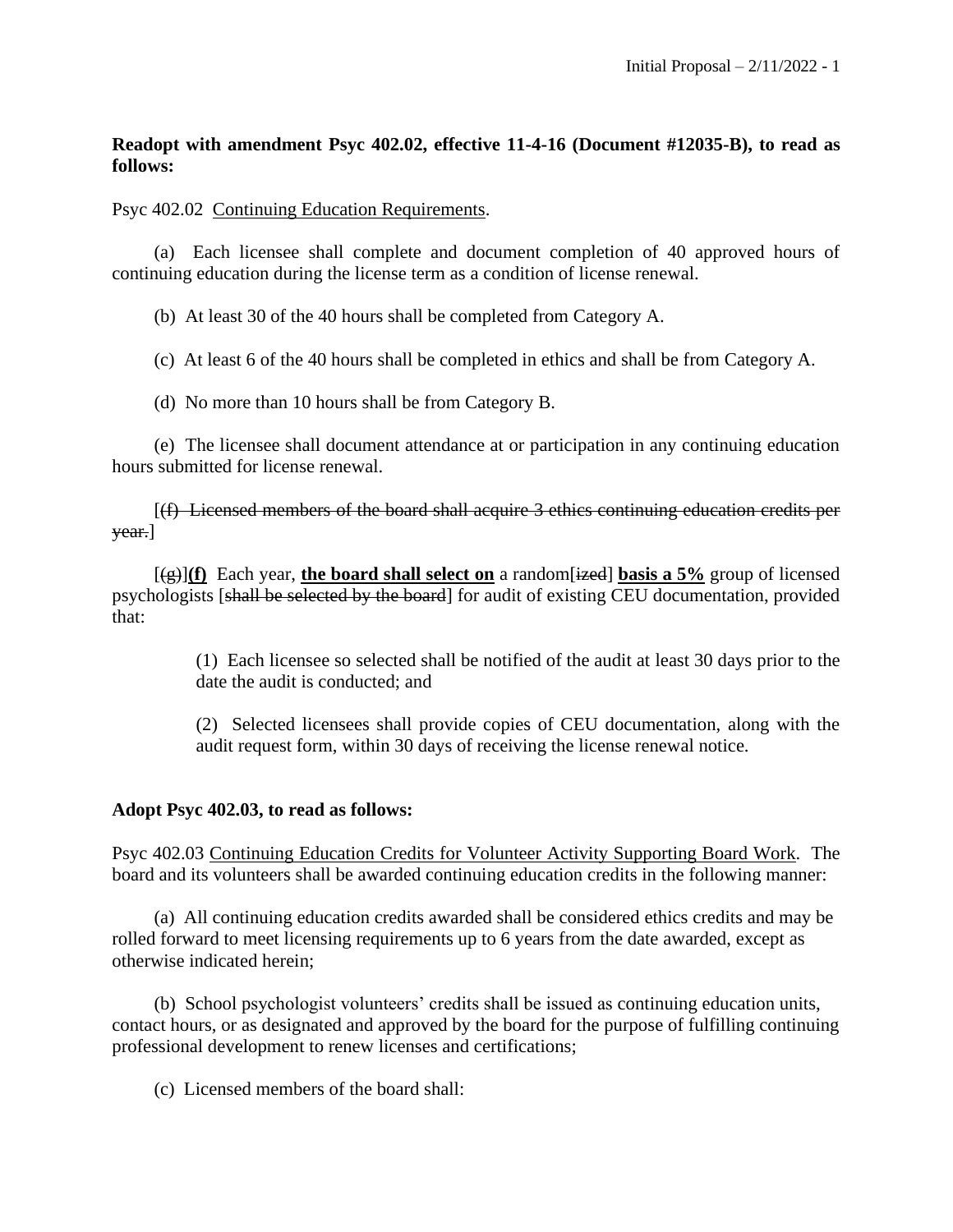(1) Be awarded 2 continuing education units for the initial appointment and new board member training;

(2) Be awarded 2 continuing education units for each monthly meeting attended for a maximum of 24 hours per calendar year; and

(3) The continuing education credits may be rolled forward up to 6 years from the date the board member's appointment expires or the board member's resignation date.

(d) Professional conduct investigators and board investigators, whether psychologist or school psychologist, shall:

> (1) Be awarded 2 continuing education units for initial appointment as a professional conduct investigator and new investigator training; and

(2) Be awarded for each case assigned the following:

a. For each report of investigation completed 18 continuing education units; and

b. For each summary of investigation completed 2 continuing education units.

(3) Credits from one case shall be used within 6 years;

(4) Credits from additional cases may be rolled forward as the investigator wishes to apply them to requirements, up to 10 years.